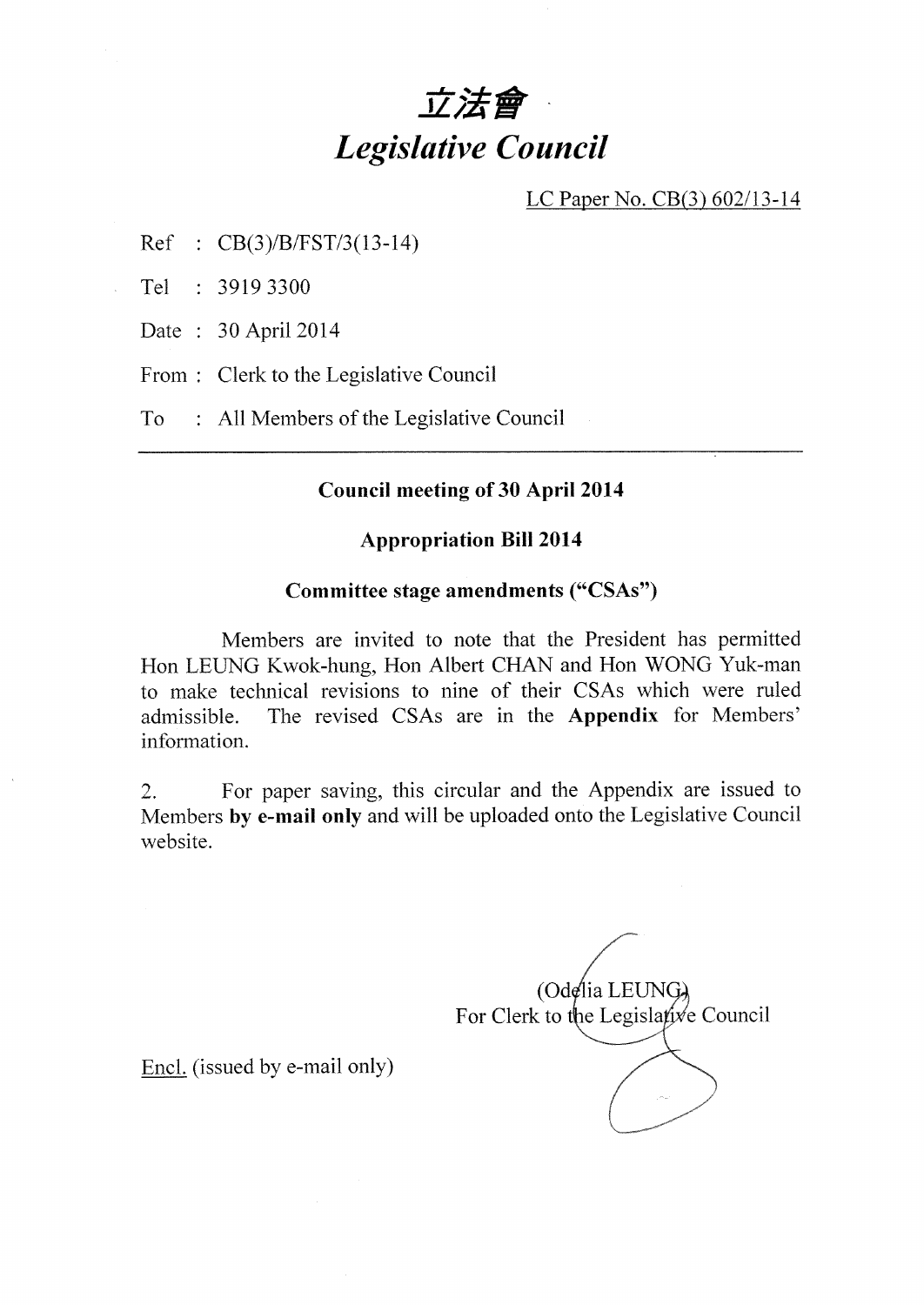附錄

# 《**2014** 年撥款條例草案》

**—————————**  決議

(根據《香港特別行政區立法會議事規則》第 69(3)條) **—————————**

議決為削減分目 000 而將總目 39 削減 440,475,000 元。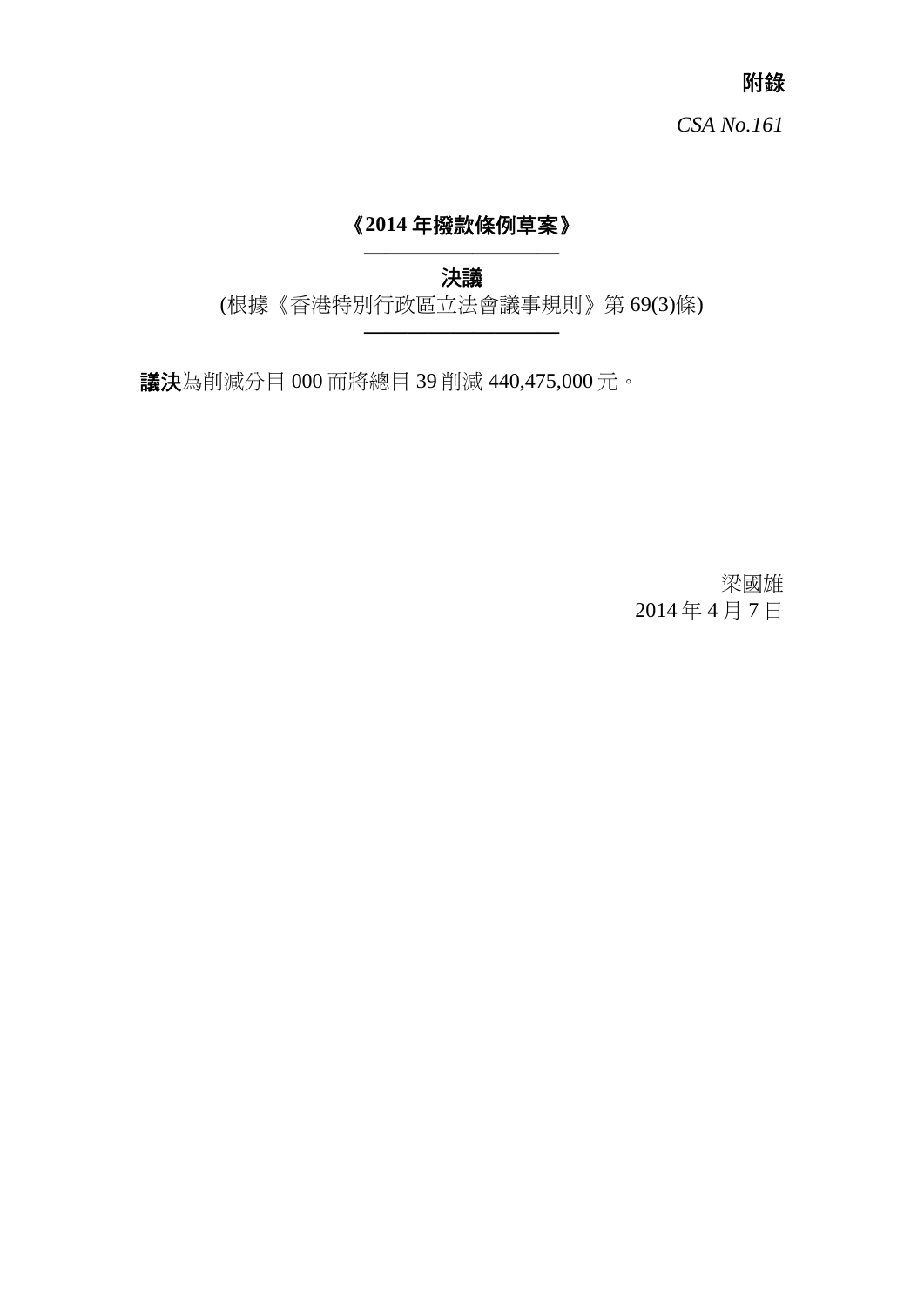## **Appropriation Bill 2014**

**————————— Resolution** 

(Under Rule 69(3) of the Rules of Procedure of the Legislative Council of the Hong Kong Special Administrative Region)

**—————————**

**Resolved** that head 39 be reduced by \$440,475,000 in respect of subhead 000.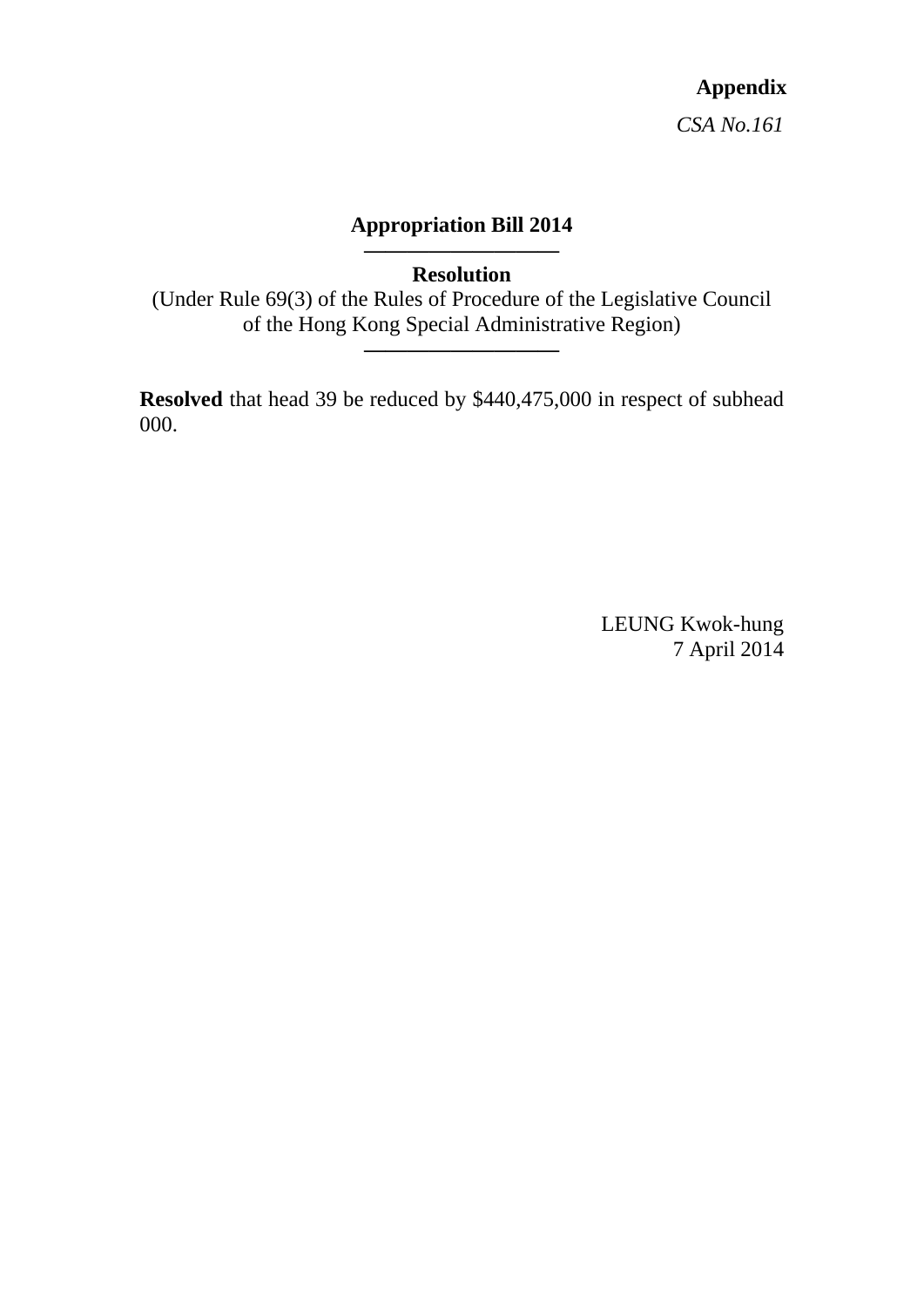# 《**2014** 年撥款條例草案》

**—————————**  決議

(根據《香港特別行政區立法會議事規則》第 69(3)條) **—————————**

議決為削減分目 000 而將總目 53 削減 68,948,000 元。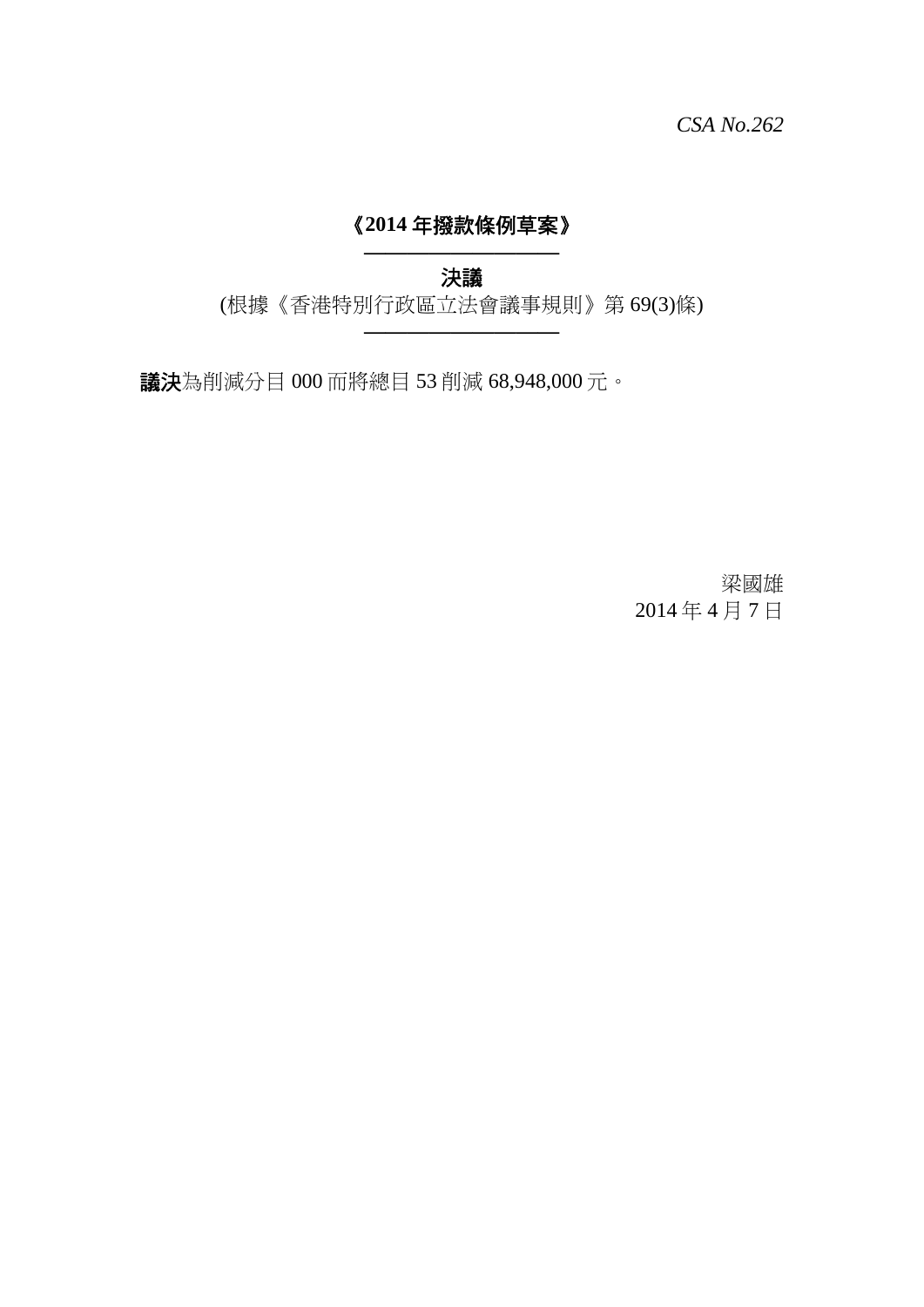## **Appropriation Bill 2014**

**————————— Resolution** 

(Under Rule 69(3) of the Rules of Procedure of the Legislative Council of the Hong Kong Special Administrative Region)

**—————————**

**Resolved** that head 53 be reduced by \$68,948,000 in respect of subhead 000.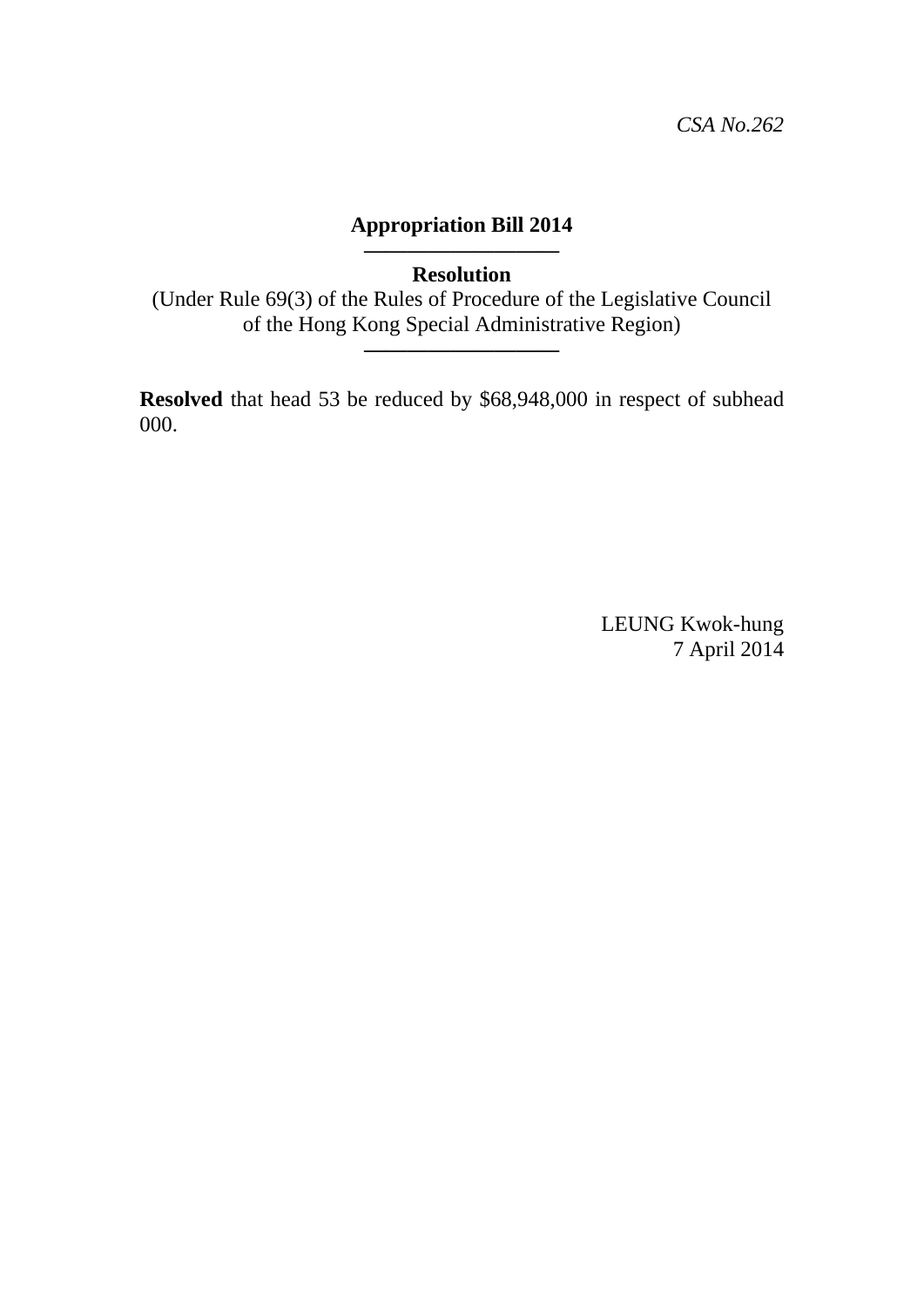# 《**2014** 年撥款條例草案》

**—————————**  決議

(根據《香港特別行政區立法會議事規則》第 69(3)條) **—————————**

議決為削減分目 000 而將總目 53 削減 20,315,000 元。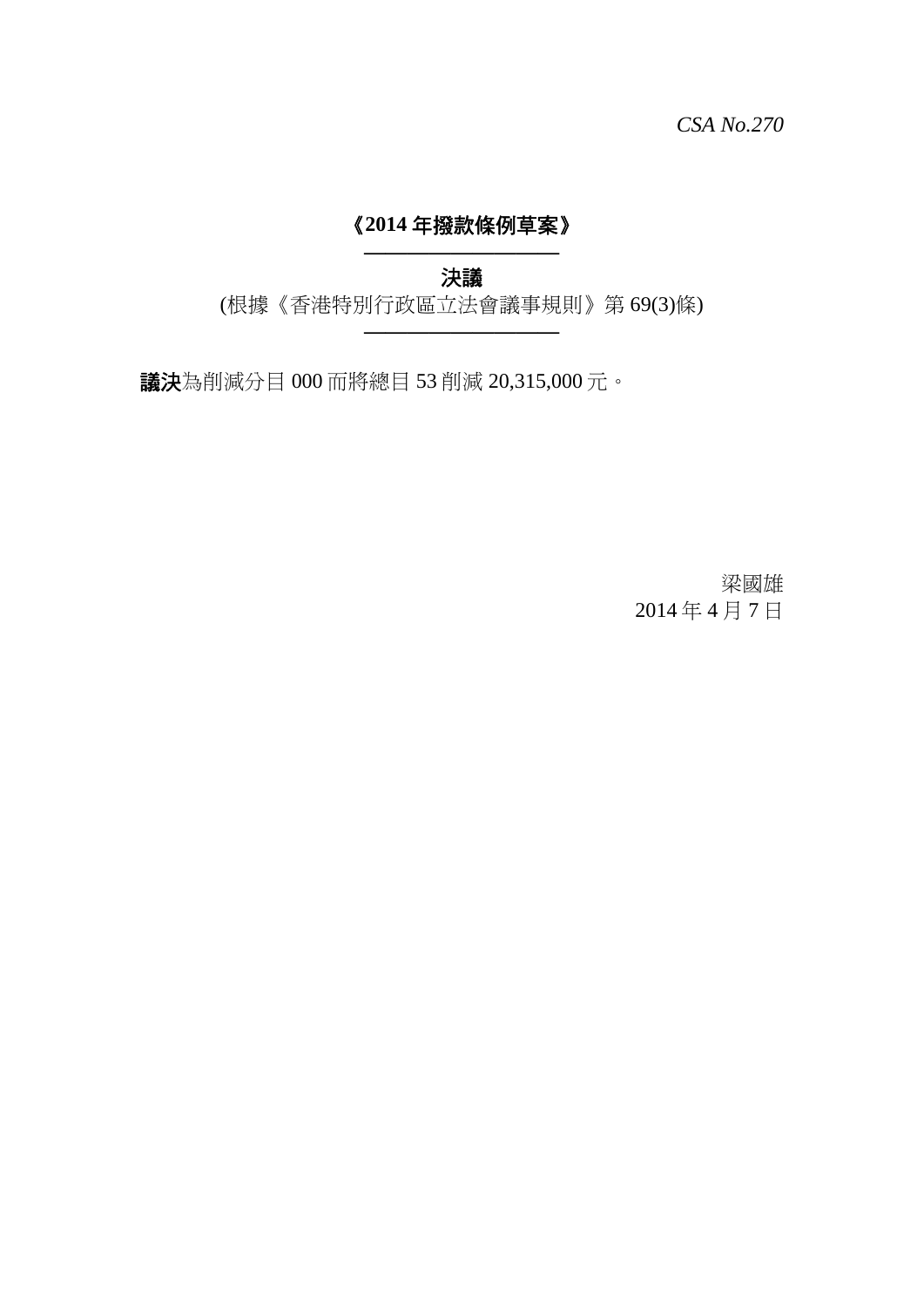## **Appropriation Bill 2014**

**————————— Resolution** 

(Under Rule 69(3) of the Rules of Procedure of the Legislative Council of the Hong Kong Special Administrative Region)

**—————————**

**Resolved** that head 53 be reduced by \$20,315,000 in respect of subhead 000.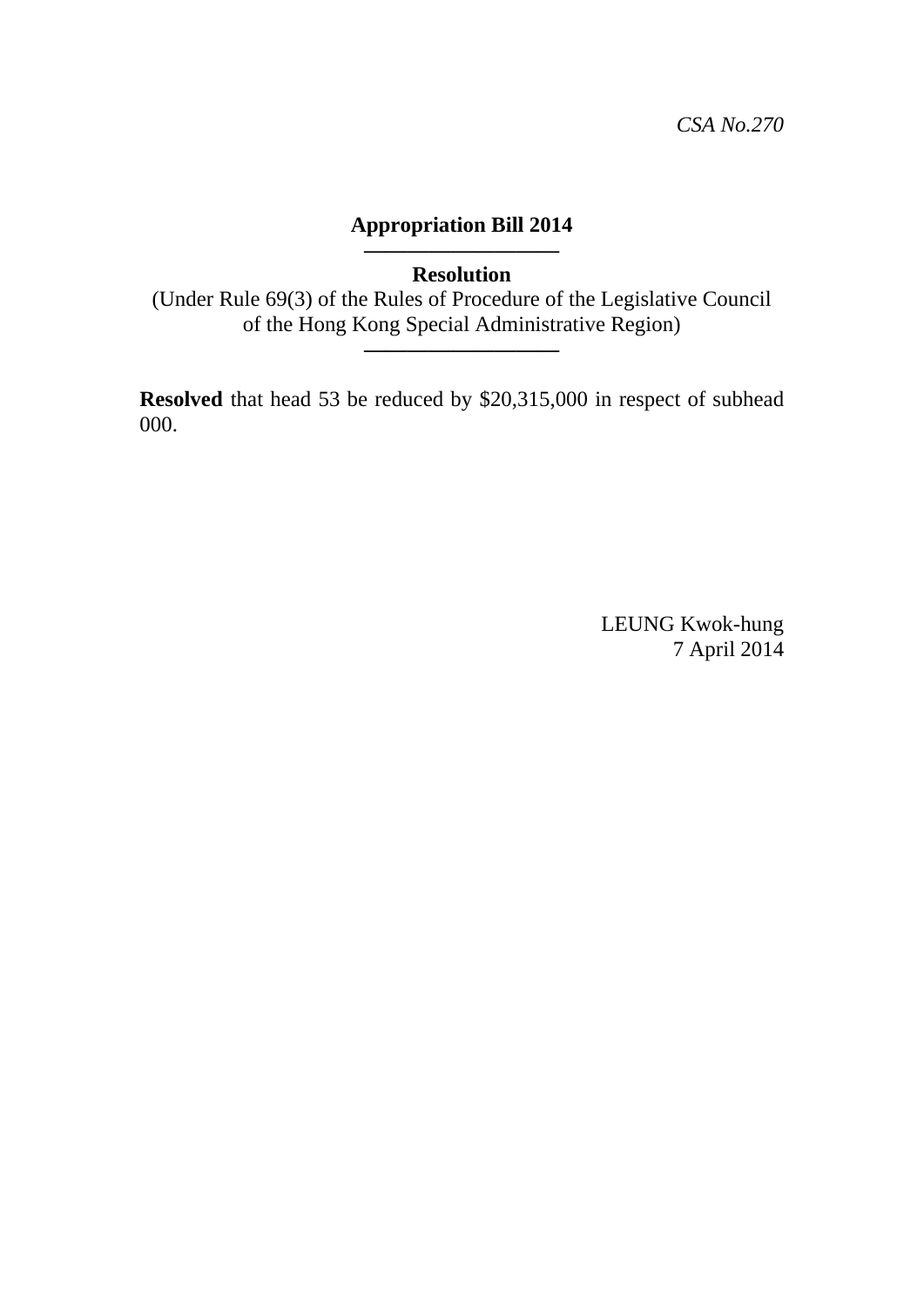# 《**2014** 年撥款條例草案》

**—————————**  決議

(根據《香港特別行政區立法會議事規則》第 69(3)條) **—————————**

議決為削減分目 000 而將總目 92 削減 210,000 元。

陳偉業 2014 年 3 月 27 日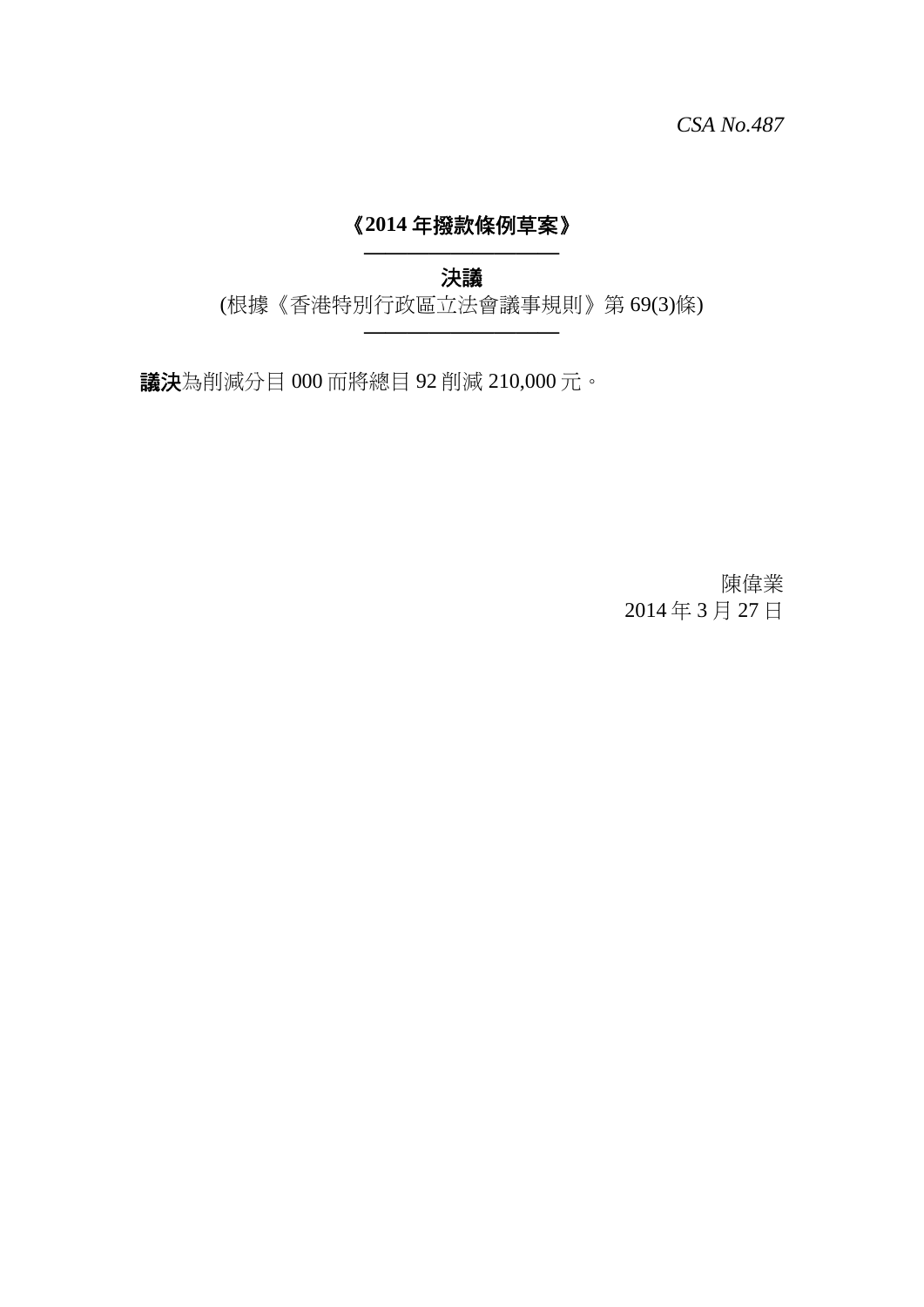## **Appropriation Bill 2014**

**————————— Resolution** 

(Under Rule 69(3) of the Rules of Procedure of the Legislative Council of the Hong Kong Special Administrative Region)

**—————————**

**Resolved** that head 92 be reduced by \$210,000 in respect of subhead 000.

Albert CHAN Wai-yip 27 March 2014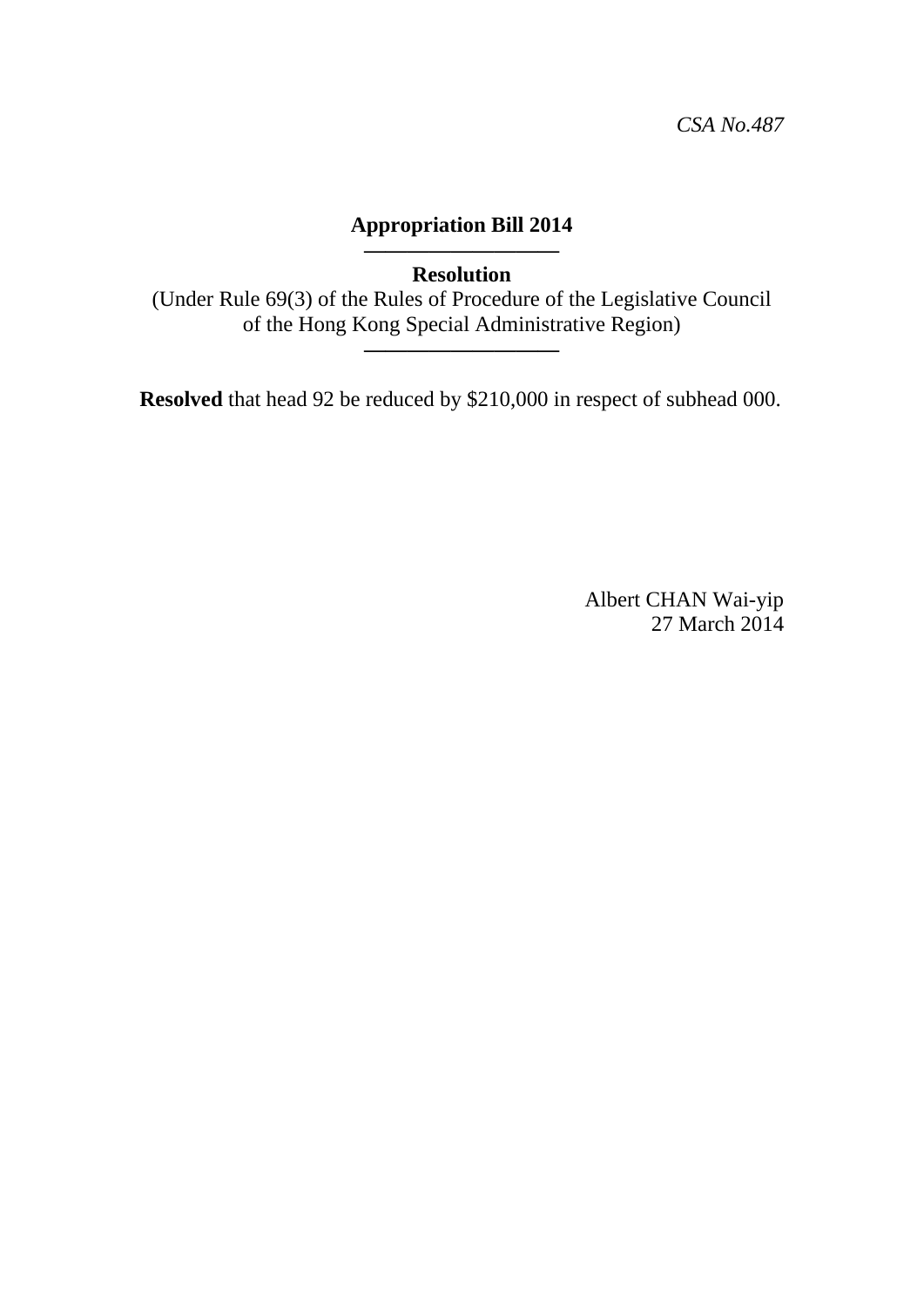# 《**2014** 年撥款條例草案》

**—————————**  決議

(根據《香港特別行政區立法會議事規則》第 69(3)條) **—————————**

議決為削減分目 000 而將總目 142 削減 600,000 元。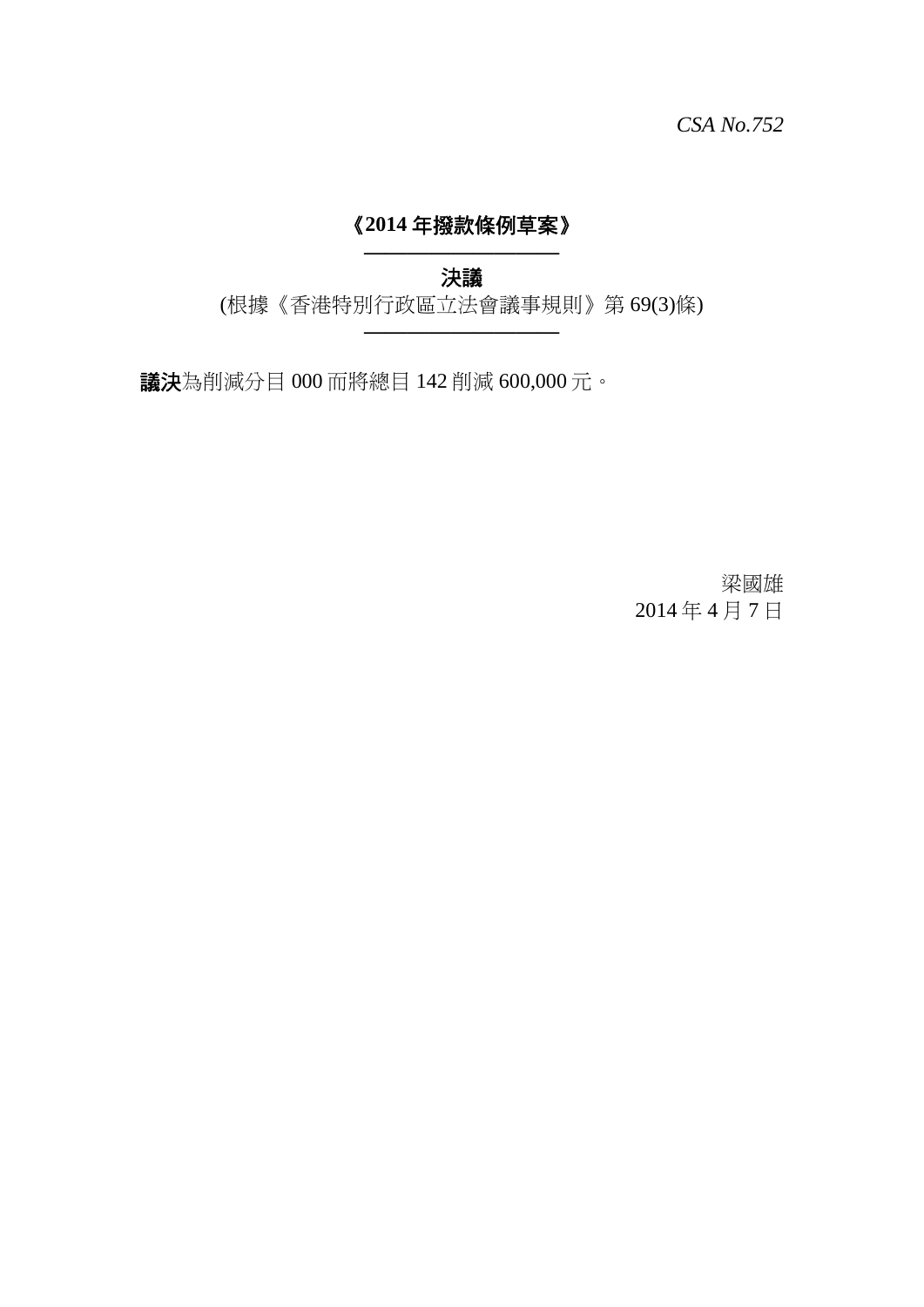## **Appropriation Bill 2014**

#### **————————— Resolution**

(Under Rule 69(3) of the Rules of Procedure of the Legislative Council of the Hong Kong Special Administrative Region)

**—————————**

**Resolved** that head 142 be reduced by \$600,000 in respect of subhead 000.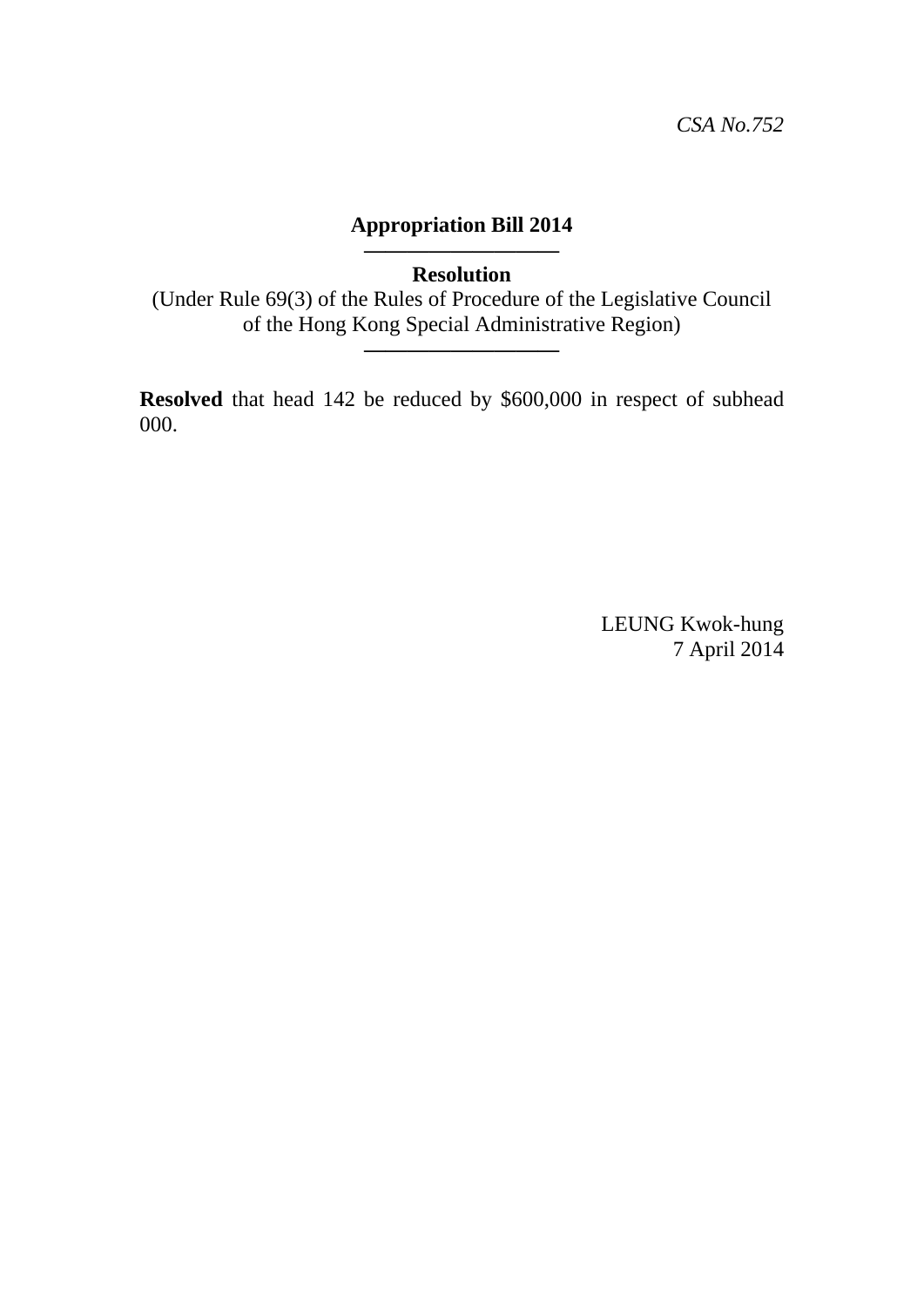# 《**2014** 年撥款條例草案》

**—————————**  決議

(根據《香港特別行政區立法會議事規則》第 69(3)條) **—————————**

議決為削減分目 000 而將總目 156 削減 3,380,000 元。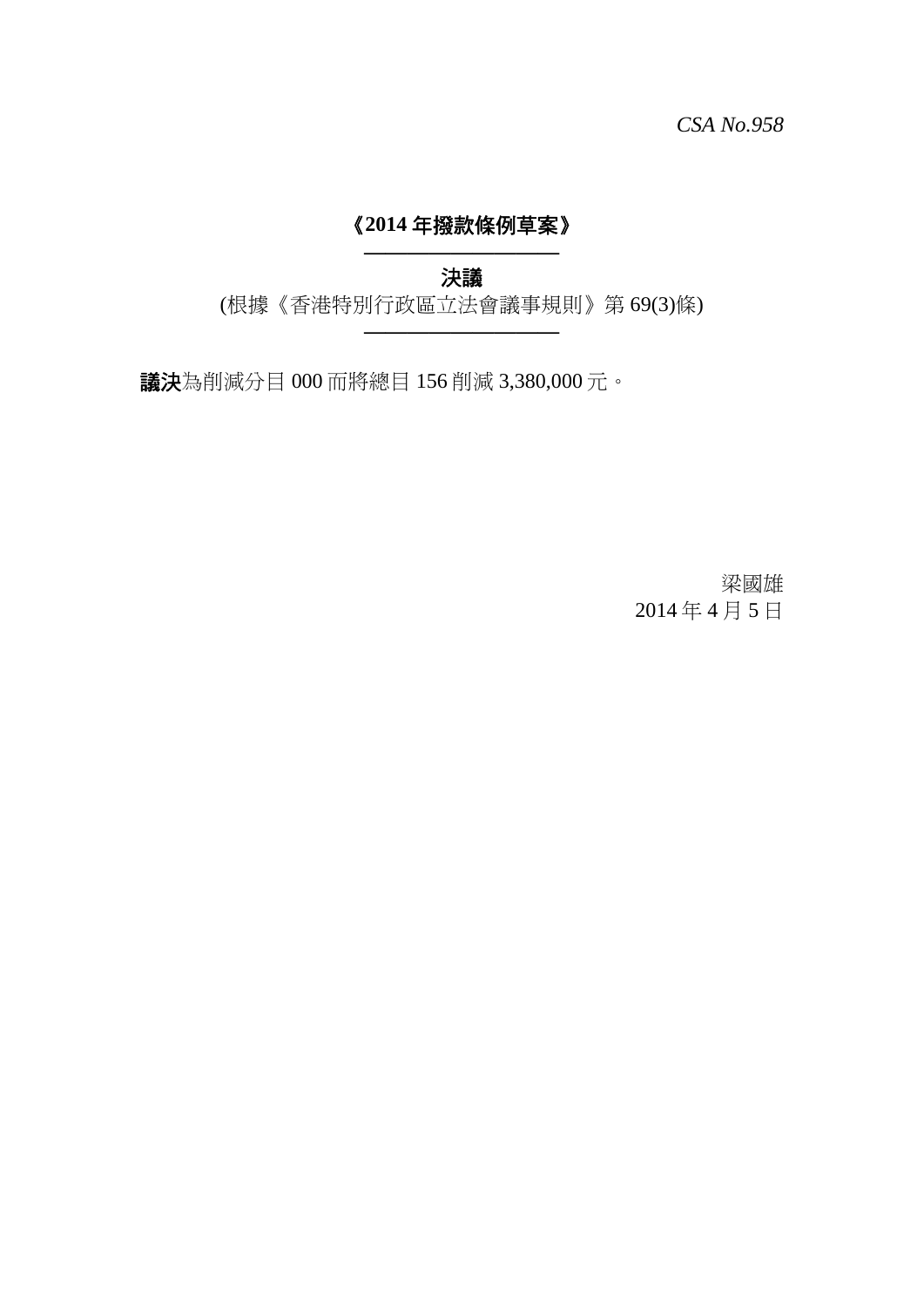## **Appropriation Bill 2014**

#### **————————— Resolution**

(Under Rule 69(3) of the Rules of Procedure of the Legislative Council of the Hong Kong Special Administrative Region)

**—————————**

**Resolved** that head 156 be reduced by \$3,380,000 in respect of subhead 000.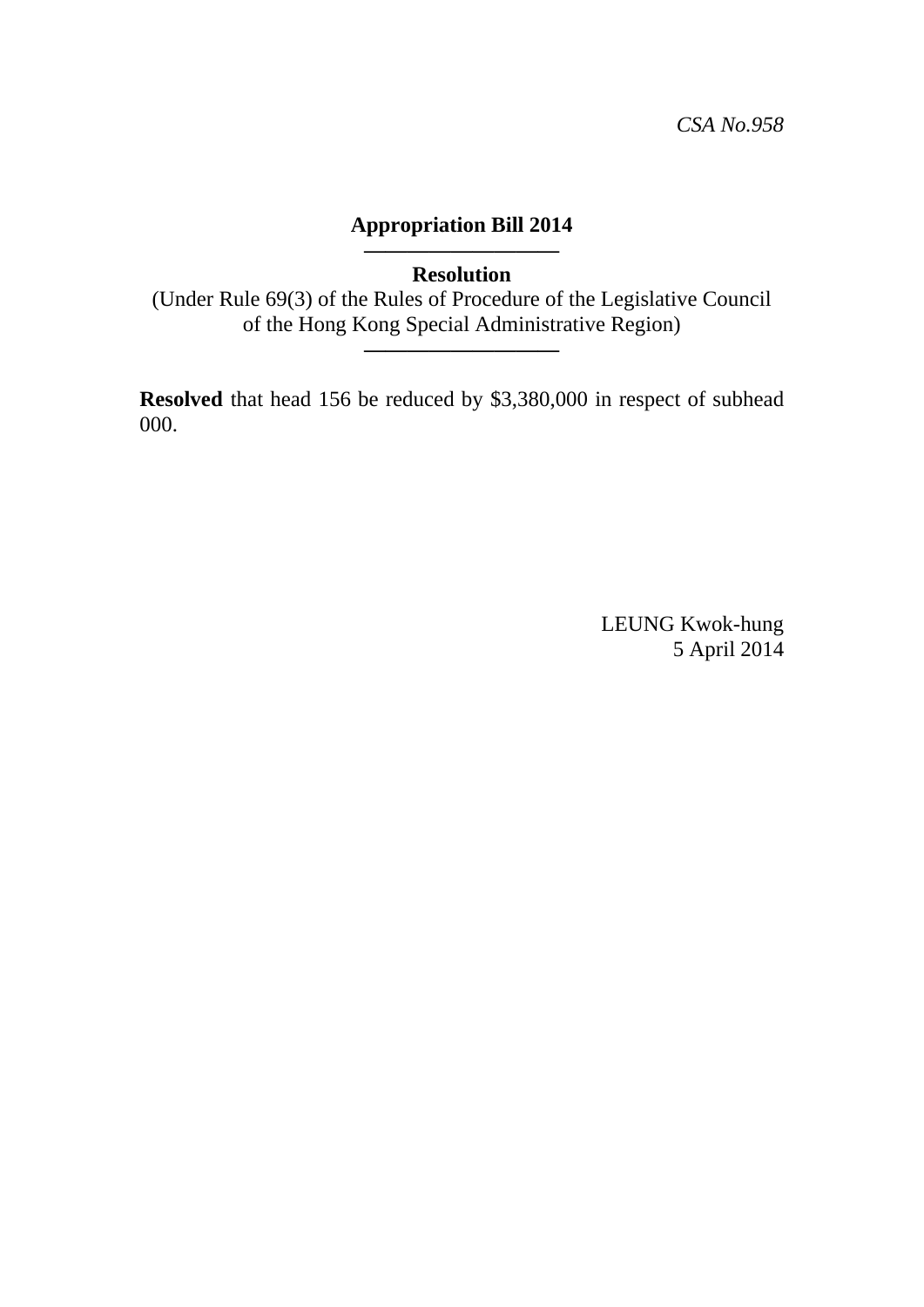# 《**2014** 年撥款條例草案》

**—————————**  決議

(根據《香港特別行政區立法會議事規則》第 69(3)條) **—————————**

議決為削減分目 000 而將總目 156 削減 1,180,000 元。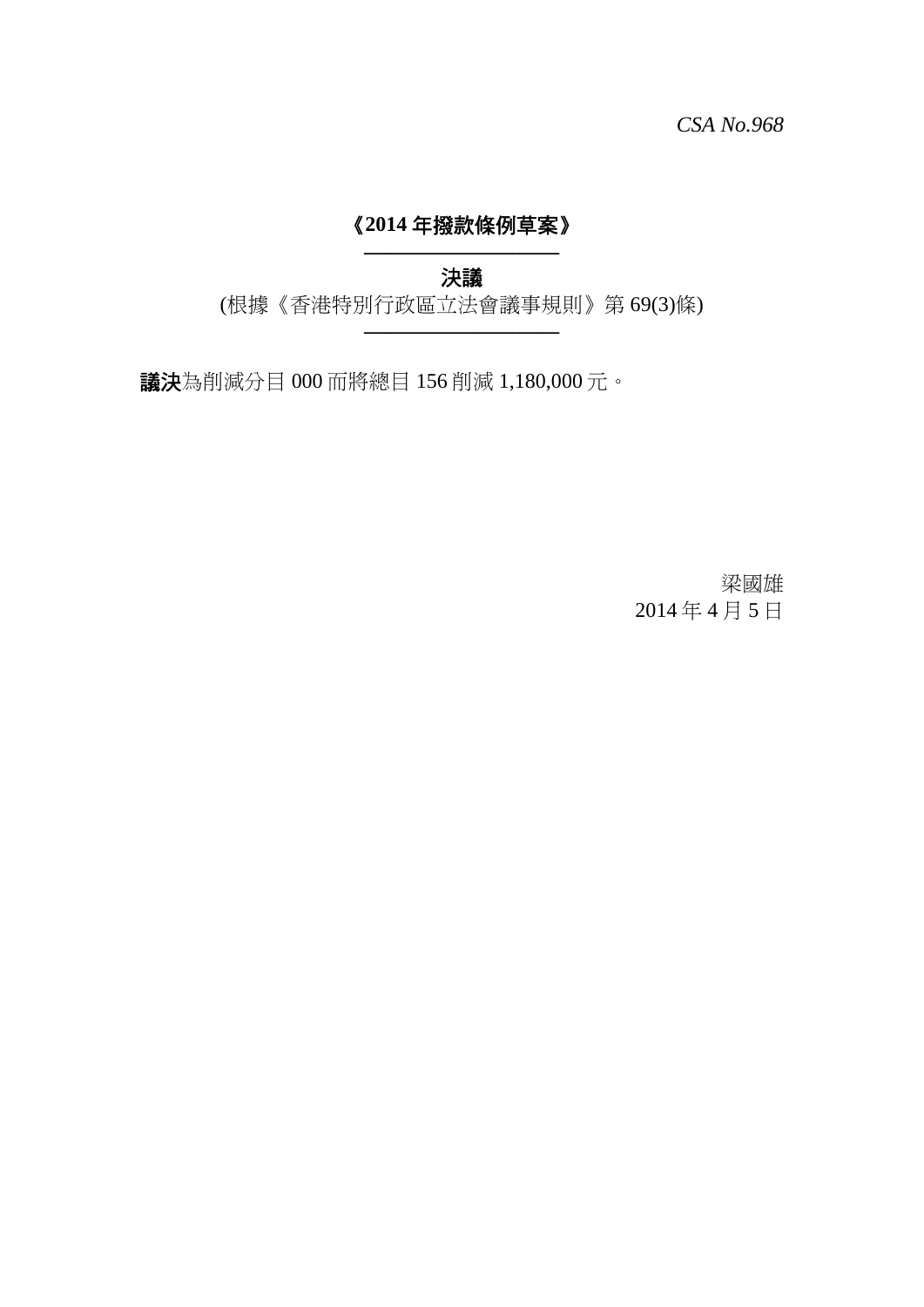## **Appropriation Bill 2014**

#### **————————— Resolution**

(Under Rule 69(3) of the Rules of Procedure of the Legislative Council of the Hong Kong Special Administrative Region)

**—————————**

**Resolved** that head 156 be reduced by \$1,180,000 in respect of subhead 000.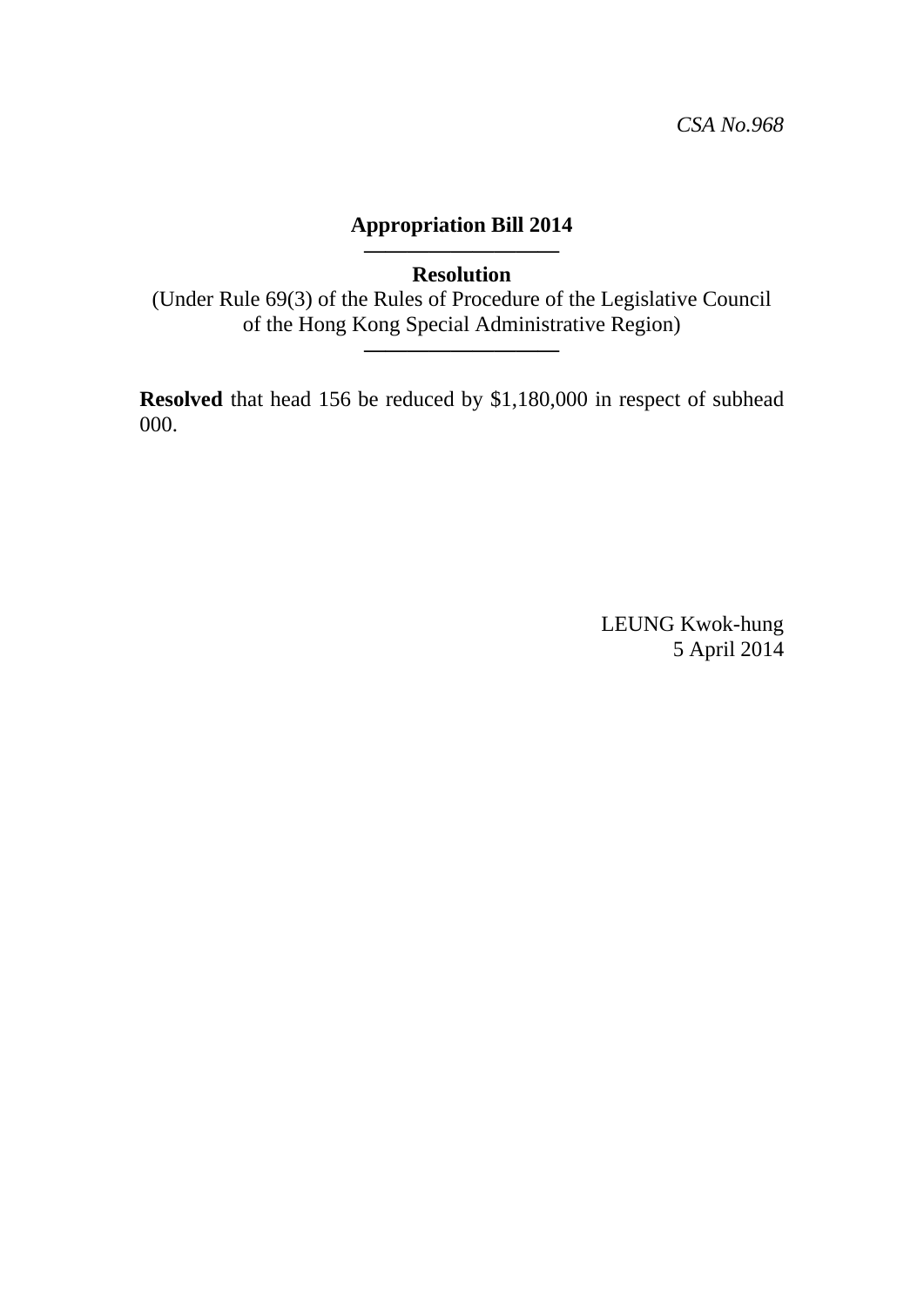# 《**2014** 年撥款條例草案》

**—————————**  決議

(根據《香港特別行政區立法會議事規則》第 69(3)條) **—————————**

議決為削減分目 000 而將總目 160 削減 2,296,800 元。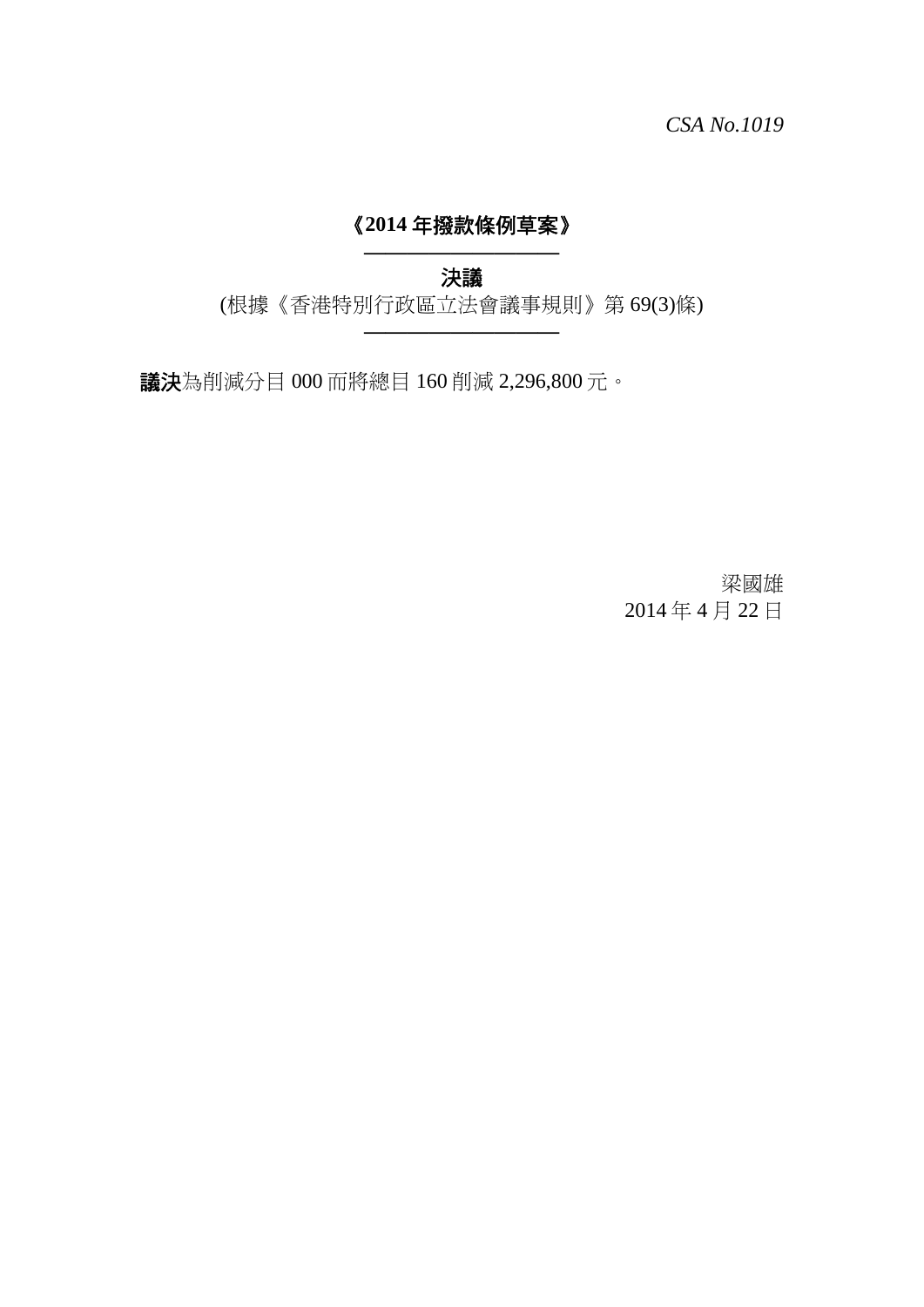## **Appropriation Bill 2014**

**————————— Resolution** 

(Under Rule 69(3) of the Rules of Procedure of the Legislative Council of the Hong Kong Special Administrative Region)

**—————————**

**Resolved** that head 160 be reduced by \$2,296,800 in respect of subhead 000.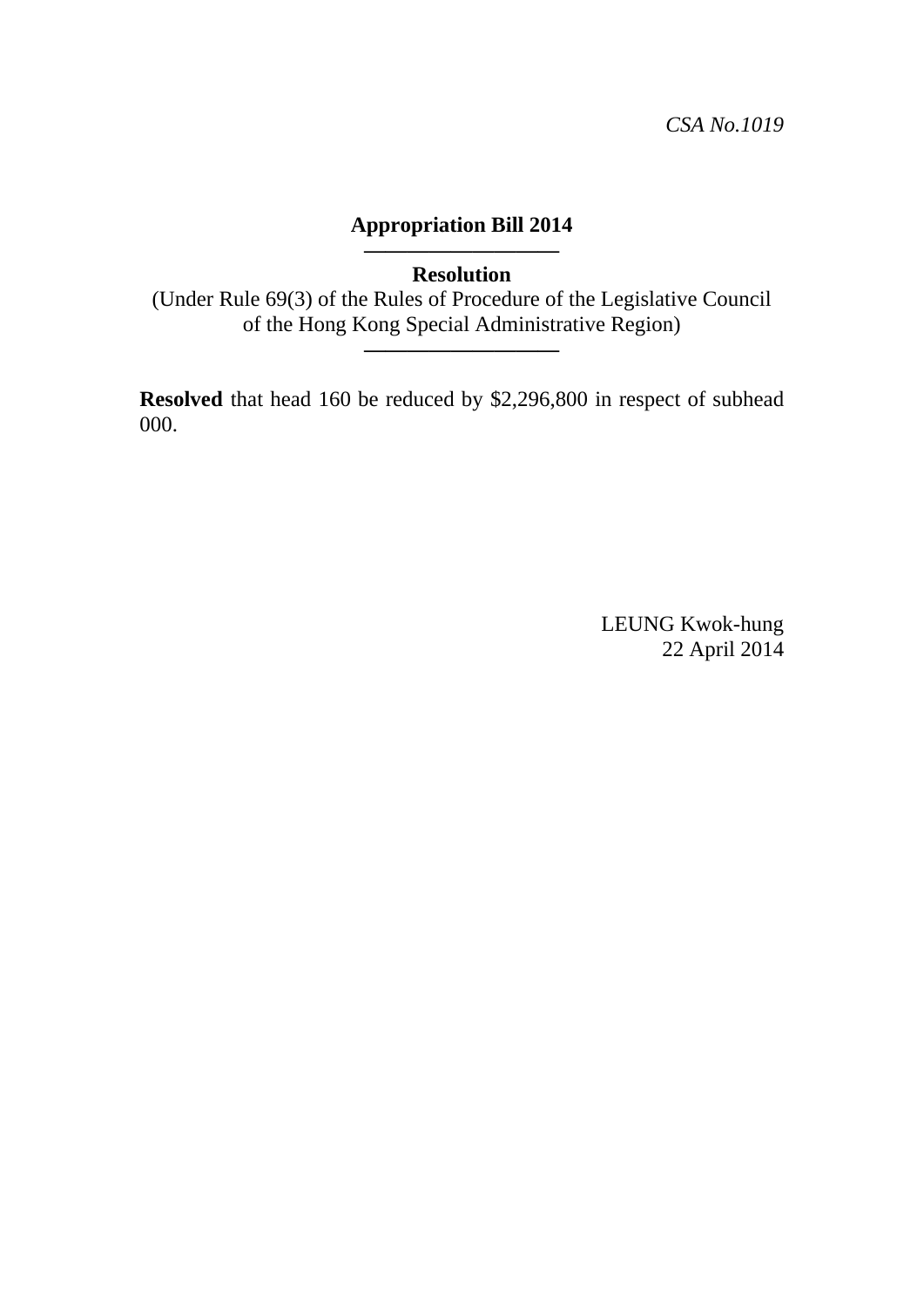# 《**2014** 年撥款條例草案》

**—————————**  決議

(根據《香港特別行政區立法會議事規則》第 69(3)條) **—————————**

議決為削減分目 000 而將總目 186 削減 11,394,480 元。

黃毓民 2014 年 4 月 3 日